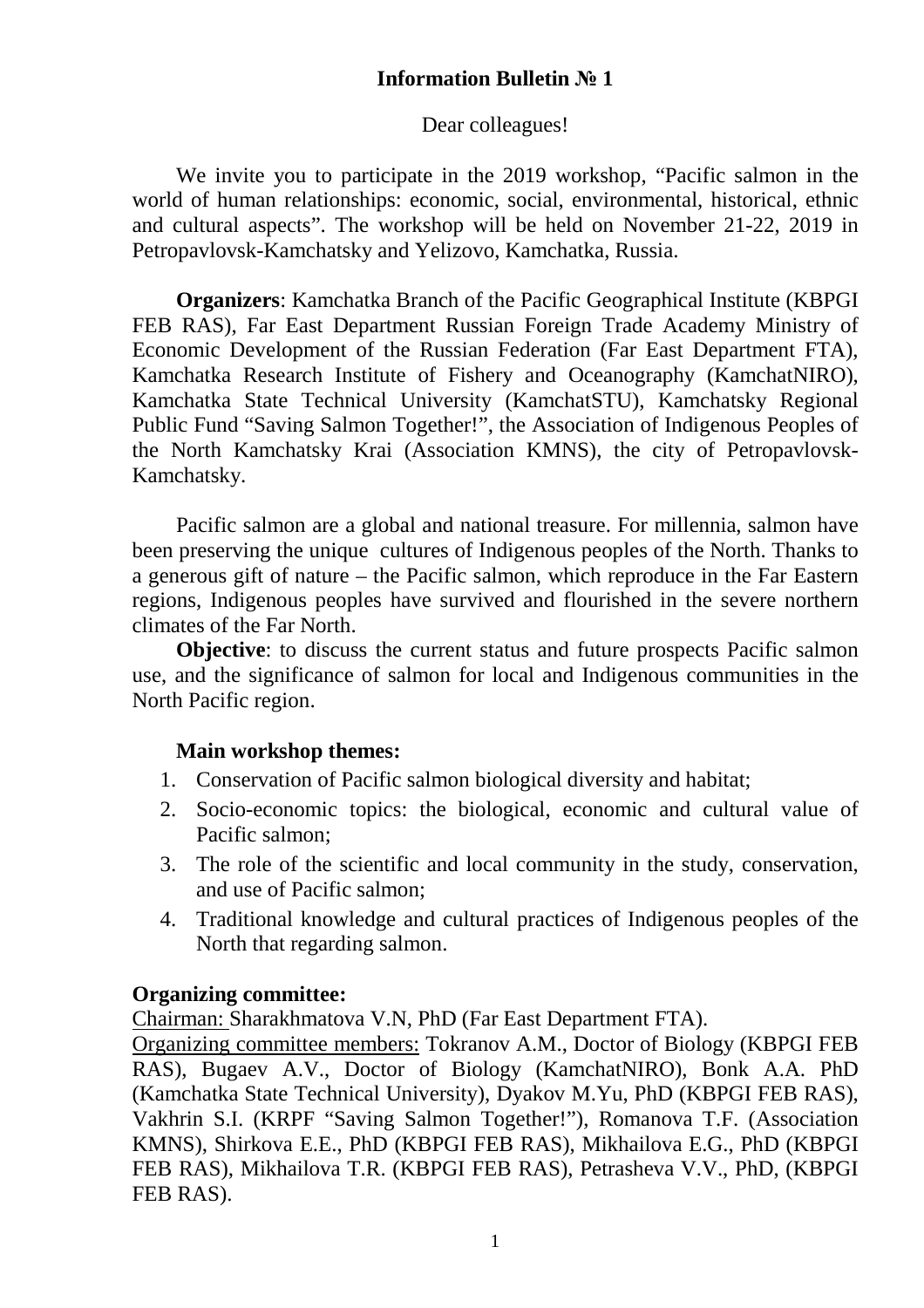The workshop program will be based on applications that are submitted. The Organizing Committee reserves the right to determine the type of presentations given at the seminar (plenary, oral or poster) as well as presentation topic.

To participate in the workshop, please send an application form (indicating your full name, degree, position, affiliation, primary fields of scientific interest, contact telephones, E-mail, whether hotel is needed, and a presentation abstract.

Three levels for presenting abstracts are provided: **session talk, poster and**  distance presentation. (The presentations will be published in proceedings and online.) Poster presenters also have the option do a short (up to five minutes) talk. Abstracts submitted to the workshop will be published in the workshop proceeding and placed on the website of the **Kamchatka Branch of the Pacific Geographical Institute** (www.terrakamchatka.ru). In case of providing funds we plan to publish the most of interesting reports in the form of a collection materials.

 A printed version of the workshop proceeding will not be distributed, but individual articles will be uploaded individually to the Scientific Electronic Library (www.elibrary.ru), and included in the Russian Scientific Citation Index system. By submitting materials for publication, you consent to the placement in the Index system.

### **Abstract Guidelines:**

Abstracts may be up to 3 pages in length (tables and figures may be included), and should be submitted to the organizing committee in both printed (entered in Word, Times New Roman, 12 pt font, single spacing, A4 paper size) and electronic formats. Abstracts should be in .rtf format, and list the first author. Graphic materials should be placed within the abstract text and must also be sent as separate files (**obligatory**) in .tif, .jpg or .xls formats. Abstracts can be sent by email to **pacificsalmon2019@mail.ru**. The organizing committee respectfully requests for all participants to keep to the required abstract length. Page sizes should be the following: left margin of 30 mm, right margin of 15 mm, top and bottom margins of 25 mm. Paragraph indent should be equal to five spaces. In the abstract text, include the abstract title in Russian (centered, in upper case) in the first line. In the following line, include the English (in lower case). The initials and last name of the author (or authors) should be written one space below, followed by the author's affiliation (first in Russian and then in English). The abstract text should come on the line below and must be followed by a list of references (preferably not to exceed 5-6 references). Each individual can submit no more than two abstracts as a first author, and no more than three abstracts as a co-author.

Foreign authors can make their presentation in either English or Russian. English language abstracts will be translated into Russian and published in both languages.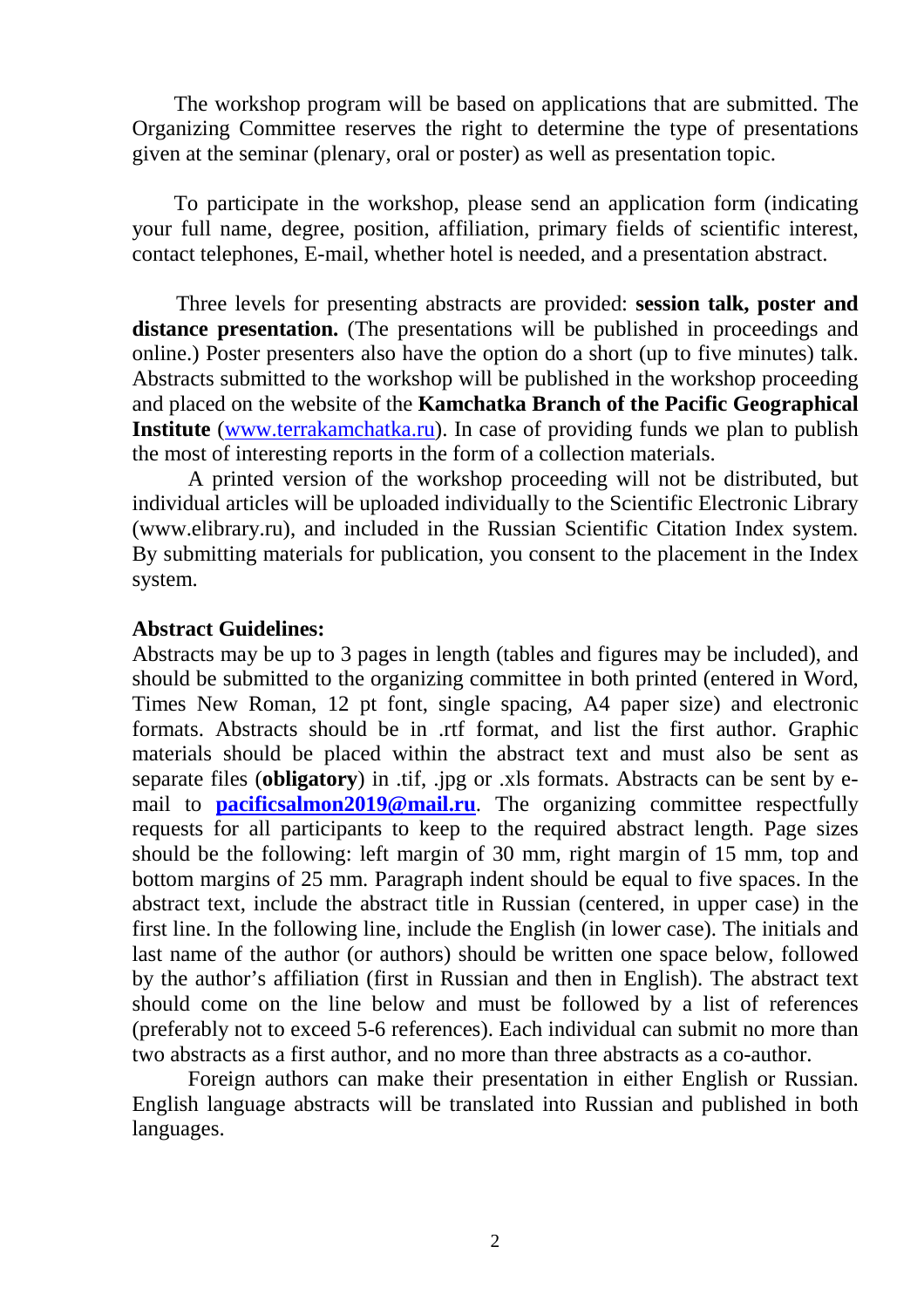### **Example of presentation abstract format:**

ABSTRACT TITLE (in Russian) Abstract title (in English)

I.I.Ivanov\*, P.P. Petrov\*\* \*Kamchatka Branch of the Pacific Geographical Institute FEB RAS, Petropavlovsk-Kamchatsky \*\*Soil and Biology Institute, FEB RAS, Vladivostok (First in Russian, below in English)

Abstract text.

References

Baklanov P.Ya., Karakin V.P. Natural-resource space: differentiation, boundaries, types // Journal Geography and Natural Resources. 2013, Volume 9, pp. 11-17.

Applicants should provide the following information: the abstract title, preferred presentation format (talk, poster, or publication in proceedings and online), author's full name, affiliation, official address, telephone and fax, if available, an e-mail address for correspondence.

Applications forms for participating in the conference and abstracts should be submitted to the following address by March 30, 2019.

683000 Petropavlovsk-Kamchatsky

Partizanskaya str., 6

Kamchatka Branch of the Pacific Geographical Institute of FEB RAS

c/o A.M. Tokranov

Telephone (4152) 42047-40, Fax (4152) 41-24-24

E-mail: **pacificsalmon2019@mail.ru**

The organizing committee retains the right to edit and decline submitted abstracts according to its own discretion. Articles longer than three pages may be abridged.

Information on the workshop agenda and program will be sent to participants after May 3, 2019.

### **Pacific Salmon Workshop Organizing Committee**